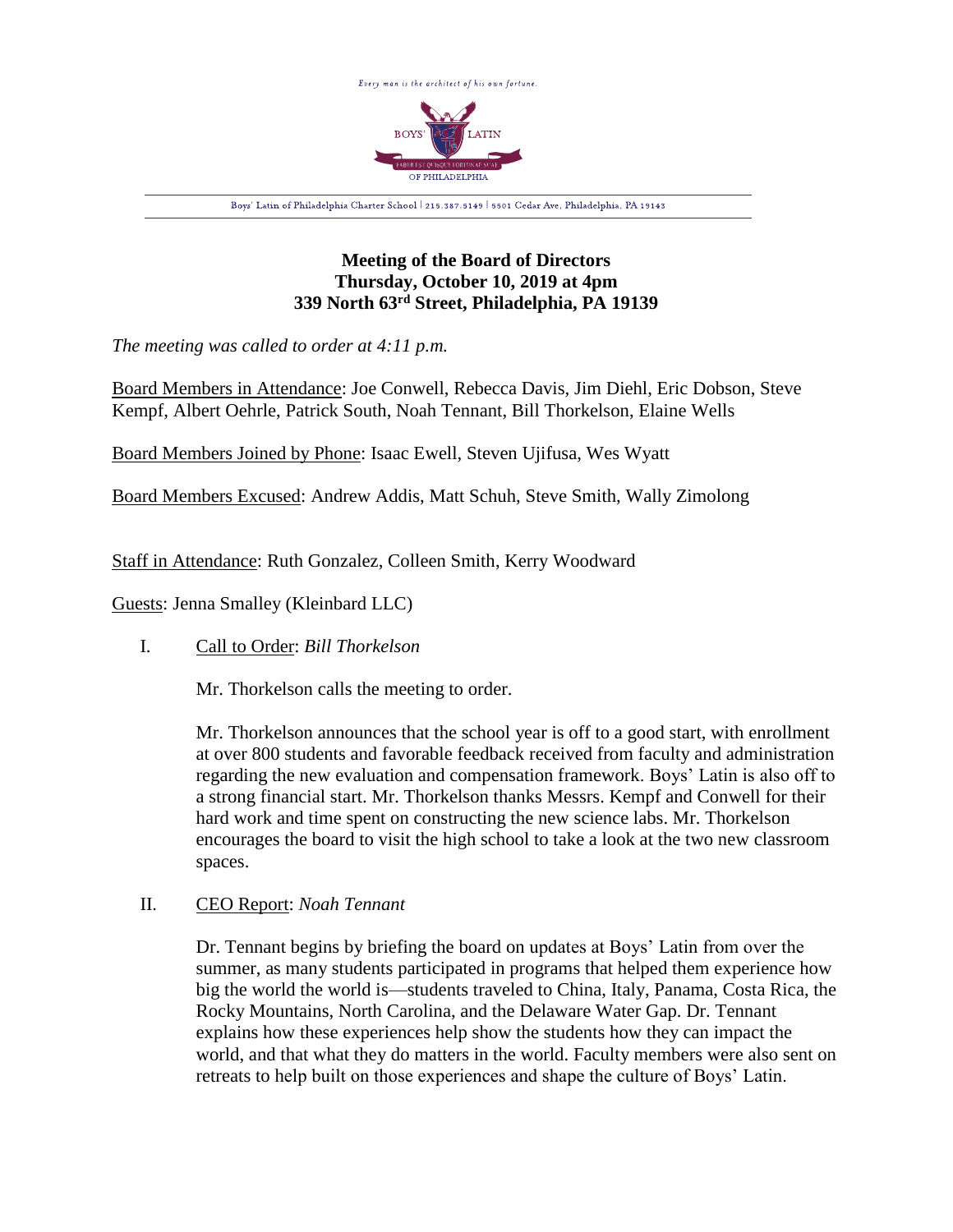Dr. Tennant describes how Boys' Latin implemented the Black Boy Experience into its summer orientation program for incoming freshman, thanks to Ms. Wells, which teaches students how to navigate issues. Students also participated in the Philadelphia Outward Bound School which teaches leadership, followership, and community.

At the start the of the school year, Boys' Latin was featured on the television show *The ClassH Room*, which pit middle school students against the faculty in a friendly trivia competition—and the students won. Dr. Tennant describes how the students looked sharp in their uniforms, and had fun laughing and celebrating with the faculty.

Dr. Tennant then breaks down student enrollment and faculty composition for the board—Boys' Latin currently has 836 students (474 in the high school and 362 in the middle school) with 19.5 percent of those in special education, which has risen over the past four years. Dr. Tennant states that 70 percent of eighth graders matriculated to the Boys' Latin High School, which is an increase of a few percentage points. The school is hopeful this number will continue to grow.

A discussion follows on grade level equivalents of sixth and ninth graders entering math, and the impacts and challenges Boys' Latin faces in helping students close the gap. Dr. Tennant states that Boys' Latin aims for five-to-six years of growth.

Turning to faculty, Dr. Tennant advises that Boys' Latin currently has 73 instructional employees, 75.3 percent of those are certified—which meets the Charter School Office's requirement. Boys' Latin has 16 instructional support personnel to assist with special education students, 39 percent staff of color, 23 percent teachers of color, and 42 percent male teachers. Boys' Latin retained 79 percent of teachers at the high school and 90 percent at the middle school.

Dr. Tennant then announces two recent distinctions earned by a student and a faculty member. Imere Williams, Boys' Latin Class of 2020, has been appointed as a student member to the Philadelphia School Board, and wants to be an advocate for students and education. Heidi Bonner, the Director of College Advising, received a national award from the National Association for College Admission Counseling.

Dr. Tennant congratulates senior Symere Cunningham as the first college acceptance from the Class of 2020, who was accepted to Indiana University of Pennsylvania. Boys' Latin has a tradition where the student is called to the office over the public address system, and he is given a different tie to wear to celebrate and also inspire other students to submit their applications.

Dr. Tennant thanks Colleen Smith for her hard work in leading the charge on redesigning the schools' website. Dr. Tennant expresses the importance of a strong online presence, and Boys' Latin wants to makes sure its website captured the spirit of the school, its students, and what the students accomplish. A discussion follows on how the website is used for both student and faculty. Dr. Tennant thanks Ms. Wells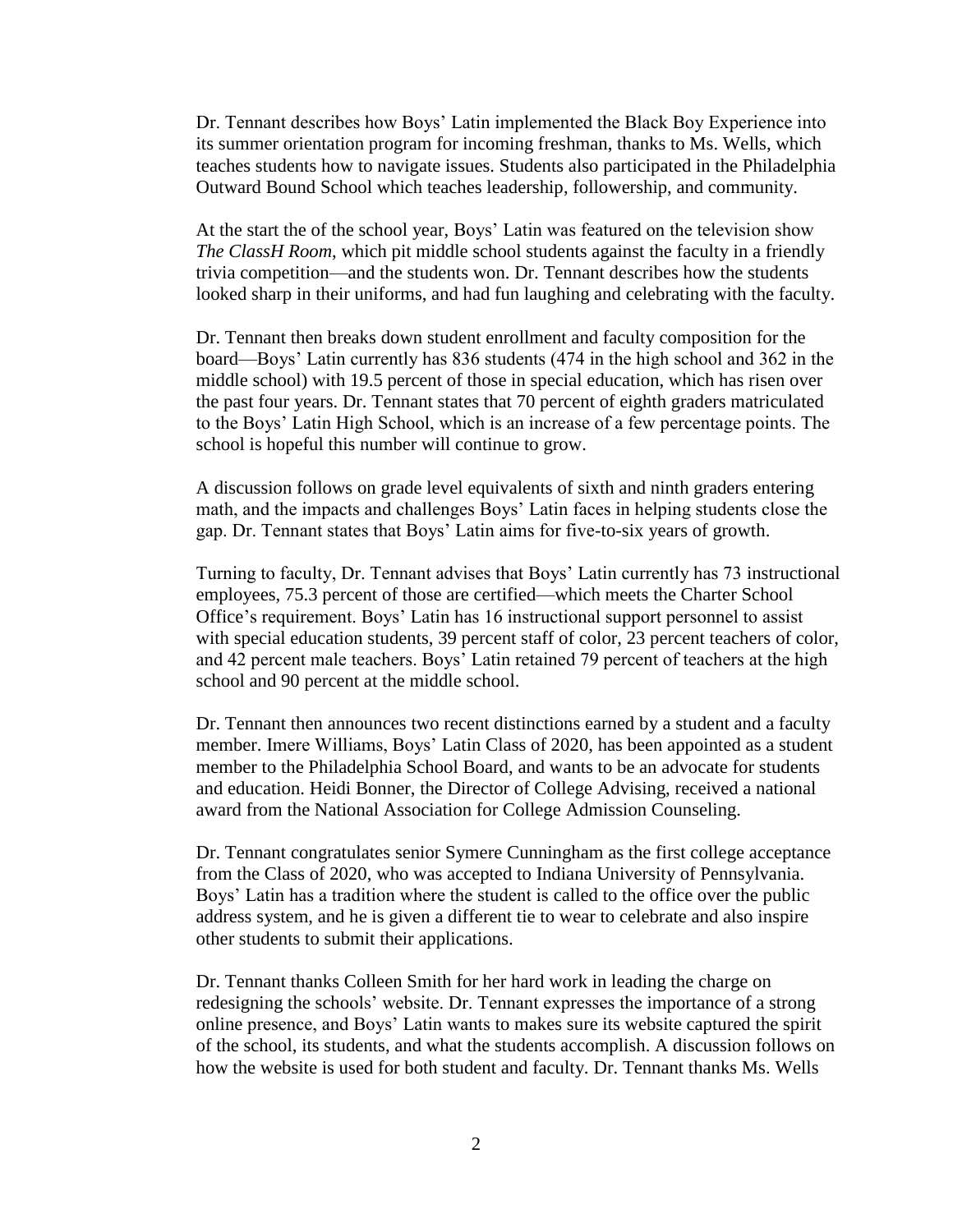for her suggestion that community service forms be added to the website, and Ms. Woodward adds that the calendar has been a vast improvement as well.

Dr. Tennant also thanks Messrs. Kempf and Conwell for all their time spent on bringing the new science labs to life, and also encourages the board to swing by the high school to take a look.

Dr. Tennant then turns the board's attention to the Non-Discrimination Policy for Transgender and Non-Conforming Youth, which has evolved through discussions over the past 3 years. Dr. Tennant explains how Boys' Latin embraces this policy as part of its mission to serve students who have been traditionally marginalized. Boys' Latin is excited to provide a safe space to transgendered youth who face serious safety concerns. Boys' Latin wants to be a school where all students can grow and learn and find success. Dr. Tennant advises that the recommendation is to have guidelines, rather than a policy, as guidelines are subject to change as the school's understanding of these issues change.

Dr. Tennant then turns to Gov. Wolf's draft legislation which is not charter-friendly and could be a threat to Boys' Latin: the legislation would reduce special education funding by approximately \$1.9 million and would remove the rental reimbursement funding. Boys' Latin has been undertaking defensive strategies by meeting with Speaker Turzai and Senator Corman to seek guidance on how to fight this legislation. There is also an upcoming rally in Harrisburg, and Boys' Latin invited Gov. Wolf to visit the school. A discussion follows on how this legislation could impact Boys' Latin, and the likelihood of it passing.

Dr. Tennant switches gears to Boys' Latin Charter Agreement, which requires board approval for years 2017-2022. Dr. Tennant describes how the charter was renewed in July of 2017, but certain components of that charter have been negotiated by Boys' Latin and the Charter School Office ("CSO") in the period since. Dr. Tennant, Ms. Woodward, and the Boys' Latin team spent a lot time negotiating and finally feel good about the charter being put forward for approval tonight. Boys' Latin is trying to foster a strong relationship with the CSO and feels good about where the agreement stands now.

Dr. Tennant adds that Trudy Allen has been appointed a the new middle school principal—Ms. Allen is a major factor in the high teacher retention rate, and that Christina Cho will be the new high school dean.

A discussion follows on the various terms of the revised charter.

Mr. Thorkelson asks for board approval to appoint Steven Ujifusa as new Boys' Latin Board of Trustees Secretary, which passes unanimously.

Mr. Thorkelson puts on a motion on the floor to approve the following: affirmation of appointing and dismissing school administrators, including the appointment of Trudy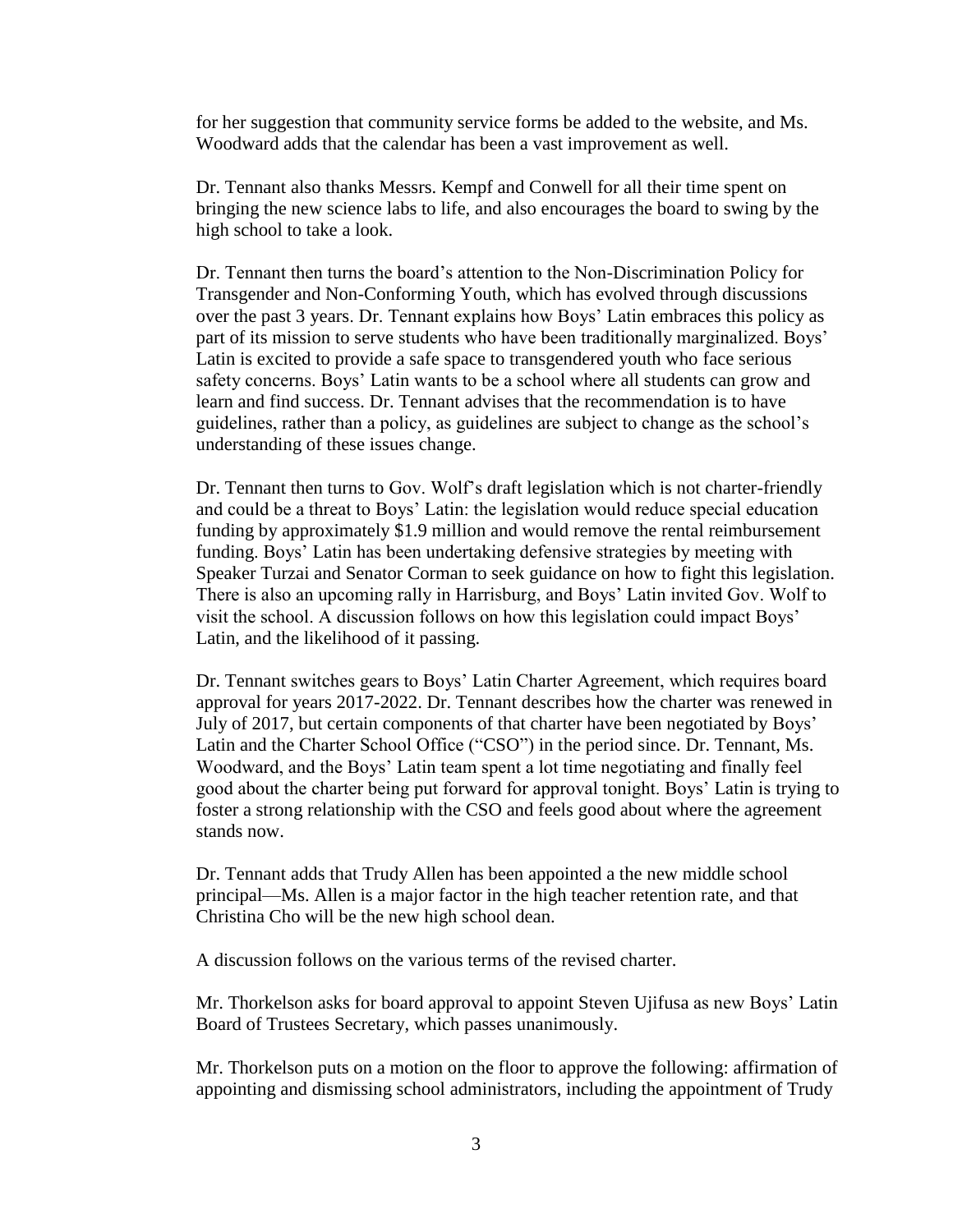Allen and the appointment of Christina Cho; affirmation of course of study; dissolution plan and policy; admissions policy and process; salary information; board biographies; and affidavit of certification—which is moved by Mr. Oehrle and seconded Mr. Kempf. The motion passes unanimously with one abstention.

There is a motion to approve the charter school agreement, with a resolution recommending approval of the charter school agreement as discussed and as presented in the board packet, which is moved by Mr. Conwell and seconded by Mr. DobsonThe motion passes unanimously.

Mr. Thorkelson thanks Dr. Tennant and Ms. Woodward for their hard work in finalizing the charter school agreement with the CSO.

Dr. Tennant then informs the board that some policies will need to be approved, per the Pennsylvania Department of Education, namely: a truancy prevention policy (if a student is truant, proper interventions are taken); selecting a food service vendor (since Boys' Latin participates in a free and reduced lunch program, the school had to start a bidding process to contract with a vendor and chose Linton's Food Service Management); board clearance requirements (including background checks and fingerprinting for all board members); and board of trustee training requirements (three to four hour online webinar for all board of trustee members).

There is a motion to approve the truancy prevention policy, which is moved by Mr. South and seconded by Mr. Diehl. The motion passes unanimously.

There is a motion to approve the Linton's Food Service Management service agreement, which is moved by Mr. Kempf and seconded by Mr. South. The motion passes unanimously.

There is a motion to approve the minutes of the June 5, 2019 board meeting, which is moved by Mr. Thorkelson and seconded by Mr. Kempf. The motion passes unanimously.

Dr. Tennant concludes his presentation.

### III. Board Committee Reports

#### a. Parent Liaison Report: *Elaine Wells*

Ms. Wells begins by describing how since the beginning of the school year, the EFN has established a new team of parents at the middle school, who joined the principal for dinner at the high school which was a hit with the parents. Family Fun Day was recently enjoyed by parents and children who got to network and bond. The Welcome Warriors Back to School event on September 9 was also a great success with high turnout at both the middle and high schools—committee members, state reps, and various members of the community came out to support Boys' Latin students and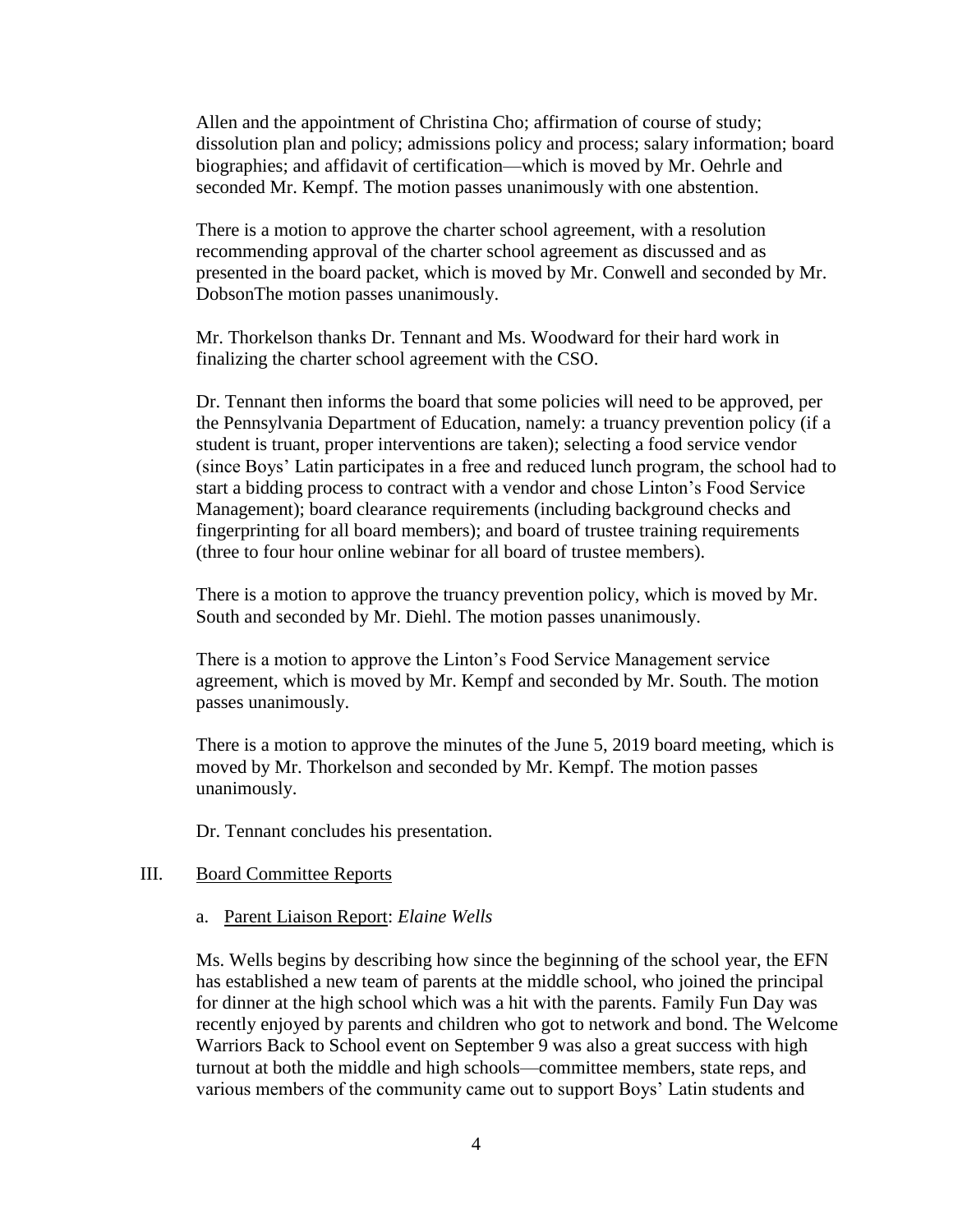staff. Ms. Wells speaks to the success of Back to School Night, where a brief intro was given to EFN. Later this month the Black Male Leadership Conference will take place which aims to add 1,000 black male educators by 2020. The Annual Parent Social will take place on October 19, where the community is invited to come out for a family game night at the high school. Ms. Wells reports that numerous organizations have been reaching out to partner with Boys' Latin, such as Millionaires in Training and Social Justice Mentoring.

Ms. Wells concludes her presentation.

#### b. Finance: *Wes Wyatt, Kerry Woodward*

Ms. Woodward begins by directing the board to the August 31 financial report, which has been thoroughly reviewed by the finance committee. Ms. Woodward reports that the balance sheet position is very strong. Ms. Woodward then takes the board through the projections for the end of the year, such as remaining payments on the science lab. Ms. Woodward reports a positive net income of \$468,000 which is well ahead of where the school needs to be in terms of debt service coverage ratios on the operating budget and allows the school to invest in capital projects, both deferred maintenance and new investments in the facilities of the school. A discussion follows on these projections.

Ms. Woodward then turns to the audit. Ms. Woodward describes a more active process between auditors and the committee which went smoothly. Ms. Woodward states the audit is clean with no material deficiencies—a few process improvements were recommended to the school that Boys' Latin will comply with, such as updating a procurement policy and electronically uploading credit card receipts. A discussion follows on the audit.

There is a motion to approve the FY2019 Audit, which is moved by Mr. Wyatt and seconded by Mr. Kempf. The motion passes unanimously.

Mr. Wyatt and Ms. Woodward conclude their presentation.

#### c. Facilities: *Joe Conwell, Bill Thorkelson*

Mr. Thorkelson begins by describing how the facilities committee met with MIS (the third-party entity looking at the feasibility of putting together a master plan) to put together a master plan, which is still in the early stages. Mr. Thorkelson advises there is nothing of substance to report at this time.

Mr. Conwell returns to the completed science lab project, which cost around \$300,000 and has had a successful, positive impact on Boys' Latin. Mr. Conwell states the committee is happy with how the project was run and the final product. Mr. Conwell describes that between the replaced sidewalks, flooring, high school field, and renovated fine arts building—the committee has been able actively invest in the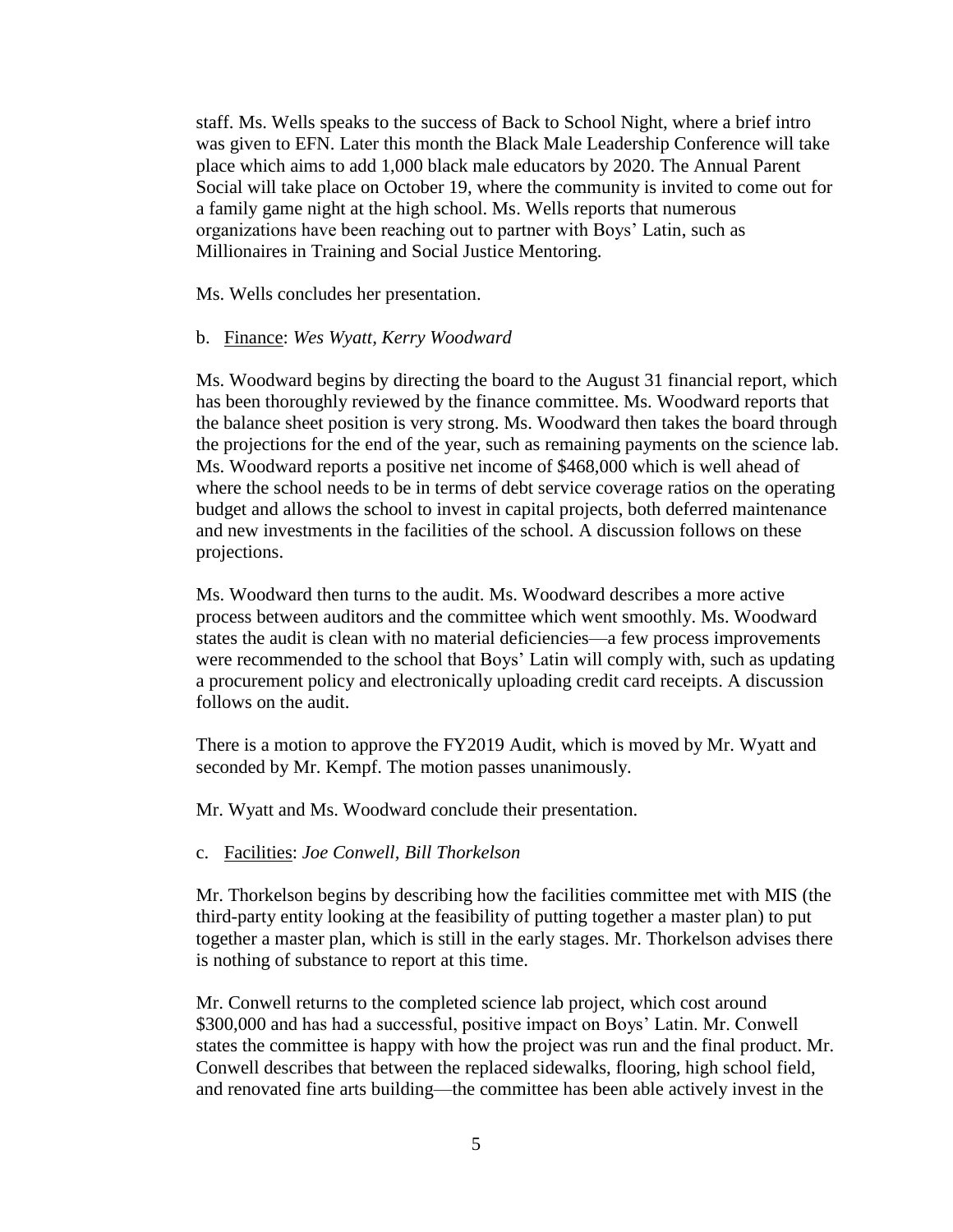facilities of the school, which has yielded a better instructional environment for the students. Mr. Conwell explains how the committee will need some time to digest a master plan.

In terms of future projects, Mr. Conwell advises that the high school pointing needs work as water is penetrating the façade of the building. The committee does not yet know how much this project will cost but are getting bids in currently.

Mr. Conwell and Mr. Thorkelson conclude their presentation.

# d. Development: *Colleen Smith, Patrick South*

Mr. South begins by stating that so far this school year the committee has already raised half of its targeted development goal of \$1 million. Mr. South describes the three ways of bringing in money: individual donors, EITC donations, and grants from foundations. Right now most of the money raised has come from foundations and individual giving, and the committee expects more individual giving and EITC donations to come in before the year's end. Mr. South announces that the annual appeal is also in the works which will be mailed out to 1,000 current and potential donors, thanks to the hard work of Ms. Smith.

Mr. South then describes the goals for the development committee, which is to bring in newer donors and introduce those new and potential donors to Boys' Latin and Dr. Tennant. Mr. South states that the committee has been debating on whether or not to host the annual event this year, as attendance has been declining, in favor of hosting a few smaller events for donors. In the short term, Ms. Smith will still search for dates and venues and the committee will make a decision by the end of this month after consulting with donors.

Ms. Smith and Mr. South conclude their presentation.

# e. Other Business: *Bill Thorkelson*

Mr. Dobson proposes that Boys' Latin embrace a more proactive strategy in terms of the legislation Gov. Wolf is proposing. Mr. Dobson welcomes the opportunity to try to form a political action subcommittee to take a look at said legislation. A discussion follows on the organizations that can be sought out to assist Boys' Latin in fighting the narrative against charter schools.

Mr. Thorkelson concludes his presentation.

*With there being no need for executive session, the meeting adjourns at 6:21 p.m.*

Respectfully submitted,